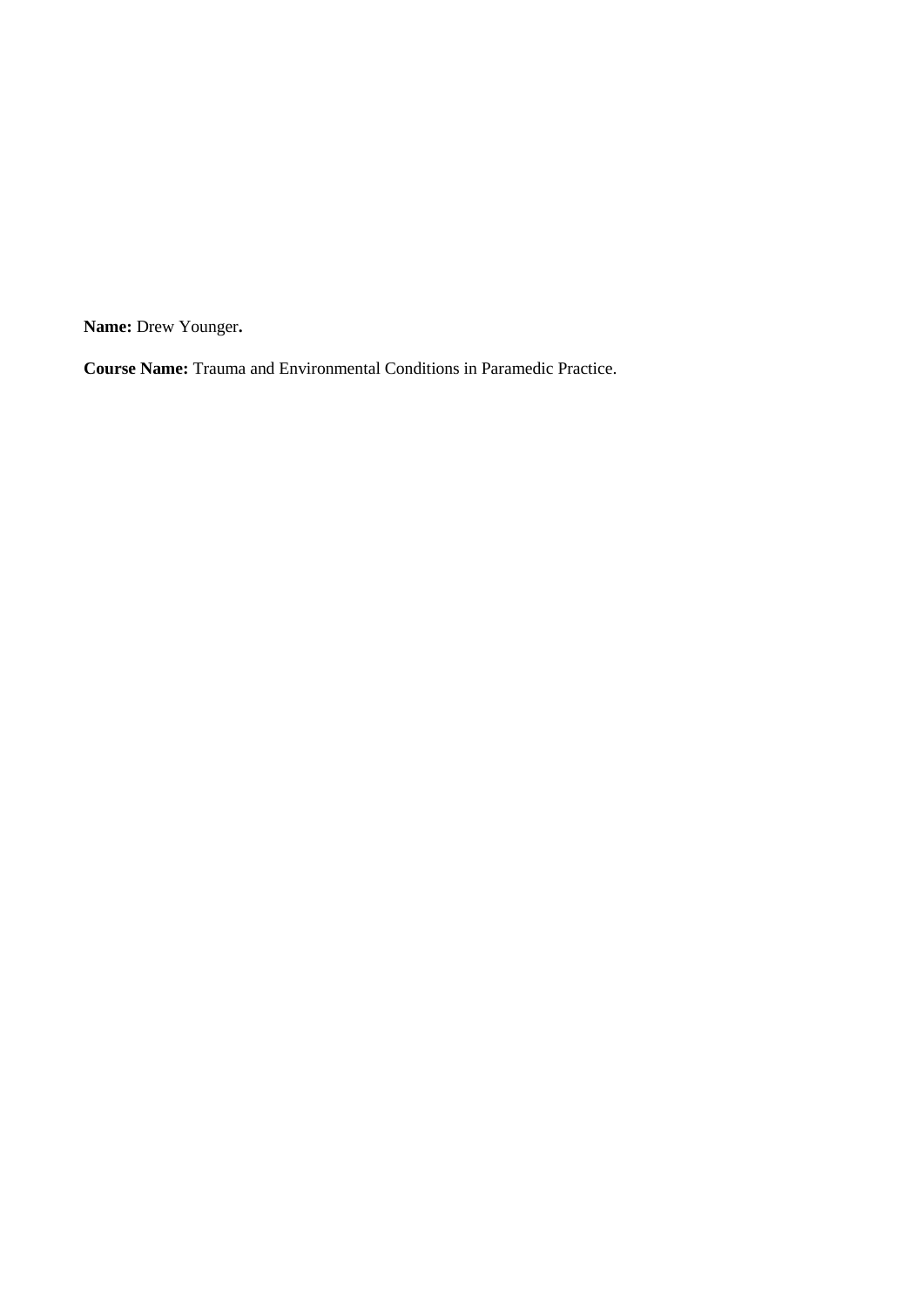**Title:** C-spine immobilisation is not necessary in upper body gunshot wound management. Report by Drew Younger

**Clinical scenario:** Paramedics respond code one to a 36-year-old male who has received a gunshot wound to the sternal end of his right clavicle, anteriorly. Once on scene, the patient is discovered conscious, laying supine and haemorrhaging from the wound. No abnormalities are found upon assessment of the patient's motor and sensory function, and he does not have cervical spine tenderness upon palpation. Despite this, the operating paramedics are required, as per their clinical guidelines, to proceed with spinal immobilisation of this patient.

**PICO:** In patients with upper body gunshot wound injuries, does pre-hospital cervical spine immobilisation improve patient outcomes?

**Search rationale:** Routine spinal immobilisation has long been an established practice in trauma protocols and guidelines, despite a lack of direct evidence in its effectiveness and growing concerns for associated complications in penetrating trauma. Specifically, in upper body gunshot wounds there are worries that spinal immobilisation may increase intracranial pressure, cause delay in further treatment injury and even interfere with other vital procedures, such as endotracheal intubation. Furthermore, the actual incidence of spinal injury following such mechanisms appears to quite low, however there is little research to substantiate these claims. For this reason, a search will be performed to further validate these concerns and possibly put current clinical practice guidelines in question as to their effectiveness in improving patient outcomes.

## **Search Strategy:**

**Search terms**: (GSW\* OR "gunshot wounds" OR "penetrating injury") AND ("cervical spine immobilization" OR "spinal immobilisation" OR "spine immobilisation" OR "spinal immobilization" OR "c-spine immobilization").

**Databases**: Medline (OVID) and PubMed.

10 sources identified once duplicates removed.

2 sources identified once publication date limits applied (2014 and onwards only).

5 sources identified through the addition of sources discovered in the reference lists of relevant articles.

| $100.41$ reference a apero. $3$ |                         |                 |                    |                  |                       |  |
|---------------------------------|-------------------------|-----------------|--------------------|------------------|-----------------------|--|
| Author &                        | <b>Population:</b>      | Design $\&$     | <b>Outcome</b>     | <b>Results</b>   | Strengths &           |  |
| Date                            | <b>Sample</b>           | Level of        |                    |                  | <b>Limitations</b>    |  |
|                                 | <b>Characteristics</b>  | <b>Evidence</b> |                    |                  |                       |  |
| Schubl et al., Patients         |                         | Retrospective   | Identification of  | Of 36 GSW        | $(+)$ Study spanned   |  |
| 2016                            | presenting with         | Level II        | how frequently     | patients, only   | across a four year    |  |
|                                 | GSW <sub>s</sub> to the |                 | penetrating        | five had a       | period.               |  |
|                                 | head or neck at         |                 | upper body         | cervical spine   |                       |  |
|                                 | an urban, level 1       |                 | injuries actually  | fracture, two of | $(+)$ Entirely        |  |
|                                 | trauma centre           |                 | result in cervical | these were       | specific to the topic |  |
|                                 | over a four year        |                 | spine injury in    | considered       | being investigated.   |  |
|                                 | period.                 |                 | to determine       | unstable.        |                       |  |

## **Total Relevant Papers**: 5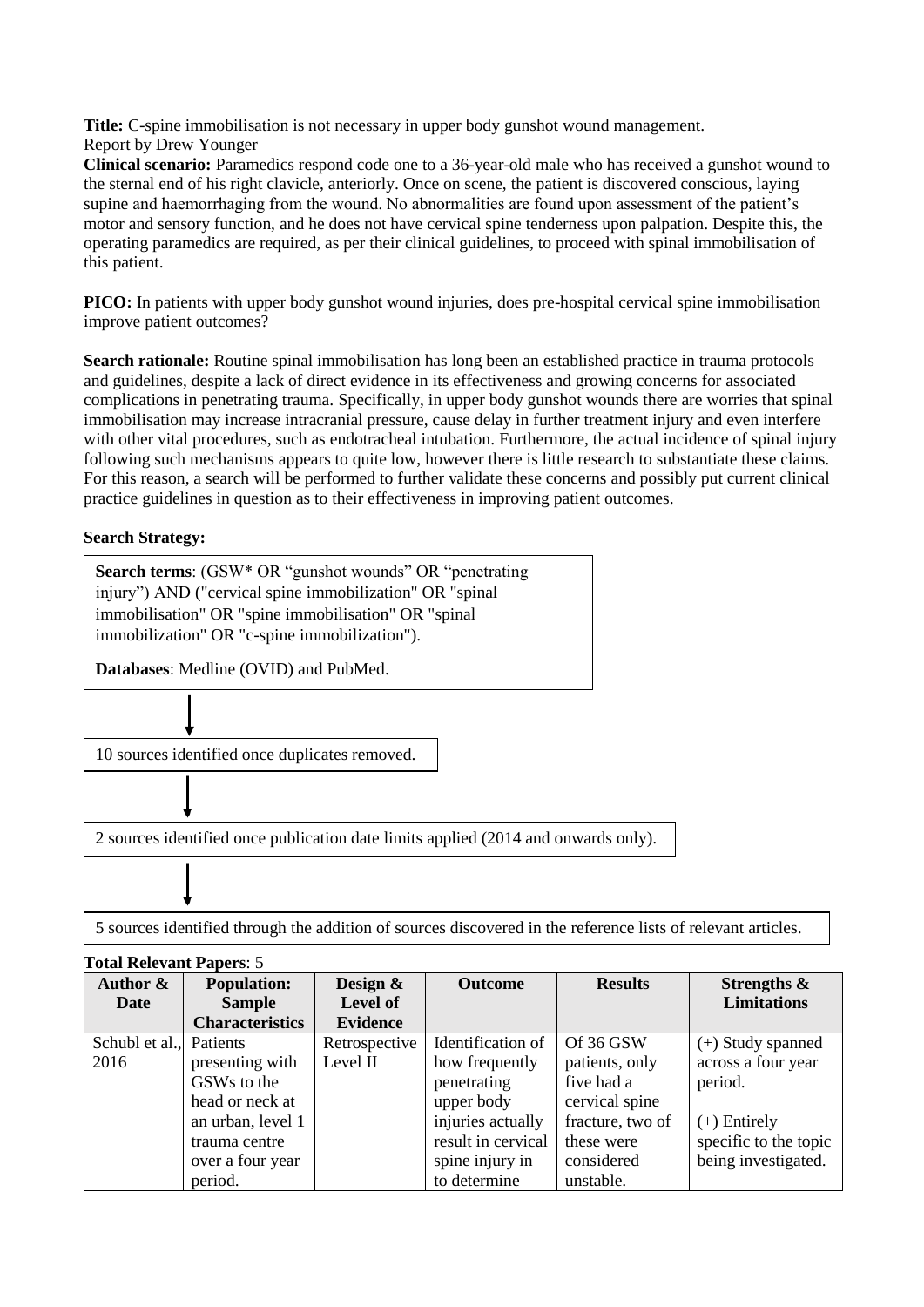|                                                                |                                                                                                                                                                                                |                           | whether<br>prehospital<br>spinal<br>immobilisation<br>is necessary or<br>ineffectual.                                                                                                  |                                                                                                                                                                                                                                                                                                    | (-) Small sample<br>size $(36)$ .<br>(-) No comparison<br>of outcomes of<br>confirmed spinal<br>injury patients who<br>did versus did not<br>receive spinal<br>immobilisation.                                                                                                               |
|----------------------------------------------------------------|------------------------------------------------------------------------------------------------------------------------------------------------------------------------------------------------|---------------------------|----------------------------------------------------------------------------------------------------------------------------------------------------------------------------------------|----------------------------------------------------------------------------------------------------------------------------------------------------------------------------------------------------------------------------------------------------------------------------------------------------|----------------------------------------------------------------------------------------------------------------------------------------------------------------------------------------------------------------------------------------------------------------------------------------------|
| Kong et al.,<br>2018                                           | Patients<br>presenting with<br>cerebral GSWs<br>to the at the<br>Pietermaritzburg<br>Metropolitan<br>Trauma Service<br>in South Africa<br>over a five year<br>period.                          | Retrospective<br>Level II | Identification of<br>the actual<br>incidence of<br>concomitant<br>cervical spine<br>injury in the<br>presence of<br>isolated cerebral<br>GSWs.                                         | Of 102 patients,<br>27 had a<br>cervical collar<br>placed pre-<br>hospitally and<br>the remaining<br>75 were applied<br>a collar in the<br>ED. Of these<br>patients, all<br>received<br>cervical spine<br>radiography<br>revealing no<br>detectable injury<br>in any of these<br>patients.         | $(+)$ Data inclusion<br>for study spanned<br>across a five year<br>period.<br>$(+)$ Relatively large<br>sample size (102).<br>(-) Not entirely<br>specific to the pre-<br>hospital setting as<br>placement of spinal<br>collars in the ED<br>was also included.                              |
| McNickle,<br>Chestovich<br>& Fraser,<br>2020                   | Isolated<br>craniofacial<br>GSW injuries<br>extracted from a<br>Level I trauma<br>centre registry<br>from 2013-2017<br>and the US<br>National<br>Trauma Data<br><b>Bank</b> from<br>2012-2016. | Retrospective<br>Level II | Quantification<br>of the actual<br>incidence of<br>cervical spine<br>injuries verses<br>unnecessary<br>immobilisation<br>in GSWs to the<br>head through<br>CT scanning.                | Of 6090 isolated<br>craniofacial<br>GSW injury<br>patients,<br>cervical spine<br>fractures were<br>identified in just<br>3.7% of the<br>population,<br>despite 121 of<br>the cases from<br>the Local<br>trauma registry<br>receiving<br>cervical spine<br>immobilisation<br>prior to<br>admission. | $(+)$ Large sample<br>size (6090).<br>$(+)$ Data inclusion<br>for study spanned<br>four years.<br>$(+)$ Data included<br>was extracted data<br>from two registries.<br>$(+)$ Data is specific<br>to the prehospital<br>setting.<br>(-) Data is specific<br>to craniofacial<br>injuries only. |
| Eftekhary,<br>Nwosu,<br>McCoy,<br>Fukunaga<br>& Rolfe,<br>2016 | GSW-related<br>spinal cord<br>injury patients<br>transferred for<br>rehabilitation to<br>a nationally<br>renowned centre<br>over a 14 year<br>period.                                          | Retrospective<br>Level II | Identification of<br>the commonness<br>of actual spinal<br>instability in<br>GSW patients<br>who received<br>spinal<br>precautions to<br>confirm the<br>overutilization<br>of bracing. | Of 396 patients<br>who were<br>placed in a<br>spinal<br>immobilisation<br>collar prior to<br>arrival at the<br>rehabilitation<br>centre, all had<br>the collar<br>removed as their<br>injuries were<br>considered<br>stable and did                                                                | $(+)$ Large sample<br>size (396).<br>$(+)$ Data inclusion<br>for study spanned<br>14 years.<br>(-) Data is not<br>specific to<br>prehospital setting.<br>(-) Data is not<br>specific to upper<br>body injuries.                                                                              |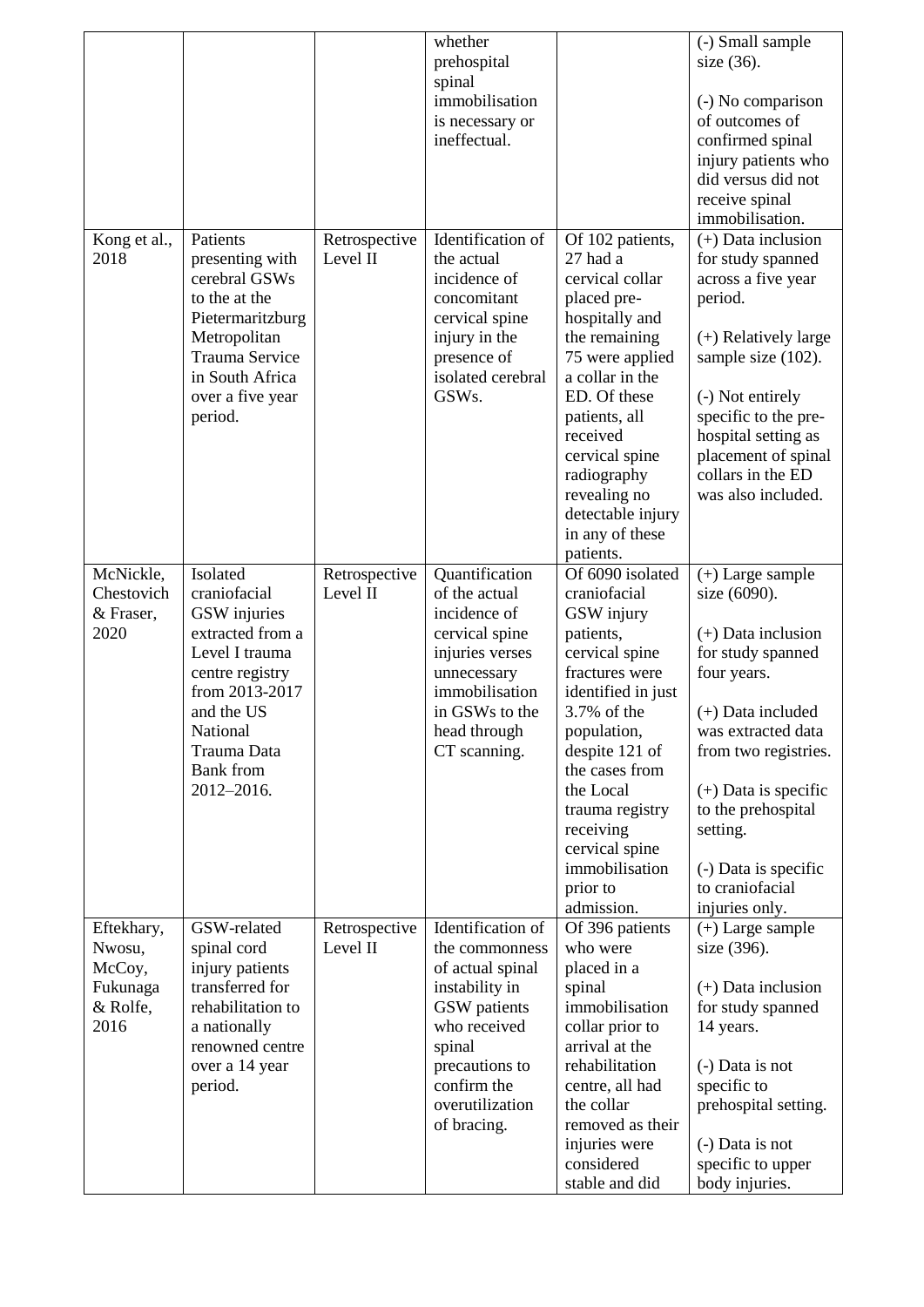| Garcia, Liu<br>&<br>Victorino,<br>2014 | A hypothetical<br>cohort of 20-<br>year-old males<br>presenting with<br>penetrating head<br>and neck trauma<br>who were | Cost-Benefit<br>Analysis<br>Level II | Recognition of<br>whether the pre-<br>hospital spinal<br>immobilisation<br>of penetrating<br>head and neck<br>injuries is cost- | not require<br>bracing.<br>Just $0.2\%$ of<br>penetrating<br>trauma produced<br>unstable spine<br>injury and just<br>7.4% of the<br>patients who | (-) Data is not<br>specific to just<br>cervical spine<br>injuries.<br>(+) Centred around<br>pre-hospital<br>management.<br>(-) Not focused on<br>patient prognosis,<br>rather the cost |
|----------------------------------------|-------------------------------------------------------------------------------------------------------------------------|--------------------------------------|---------------------------------------------------------------------------------------------------------------------------------|--------------------------------------------------------------------------------------------------------------------------------------------------|----------------------------------------------------------------------------------------------------------------------------------------------------------------------------------------|
|                                        |                                                                                                                         |                                      |                                                                                                                                 |                                                                                                                                                  |                                                                                                                                                                                        |
|                                        | transported to a                                                                                                        |                                      | effective for                                                                                                                   | underwent spine                                                                                                                                  | involved in                                                                                                                                                                            |
|                                        | US hospital.                                                                                                            |                                      | patients in terms<br>of differences in<br>overall quality-                                                                      | stabilization had<br>neurologic<br>improvement.                                                                                                  | treatment and<br>management.                                                                                                                                                           |
|                                        |                                                                                                                         |                                      | adjusted life-<br>years.                                                                                                        |                                                                                                                                                  | (-) Hypothetical<br>cohort derived from<br>published studies                                                                                                                           |
|                                        |                                                                                                                         |                                      |                                                                                                                                 |                                                                                                                                                  | and public data, not<br>actual trials or<br>studies.                                                                                                                                   |
|                                        |                                                                                                                         |                                      |                                                                                                                                 |                                                                                                                                                  | (-) Very specific                                                                                                                                                                      |
|                                        |                                                                                                                         |                                      |                                                                                                                                 |                                                                                                                                                  | cohort; may render<br>conclusions invalid<br>to general<br>population.                                                                                                                 |

**Abbreviations:** GSW; gunshot wound. ED; emergency department. CT; computed tomography. C-spine; cervical spine.

**Conclusions:** In patients with upper body gunshot wounds, cervical spine immobilisation does not seem necessary due to the insignificance of actual spinal injury in these patients. The evaluated data demonstrates this, with all five of the studies concluding that very infrequently is there spinal injury caused by upper body gunshot injuries and furthermore that there is little benefit to spinal immobilisation even in the presence of suspected spinal involvement. Therefore, conclusions extrapolated from this review further support concerns that c-spine immobilisation is unnecessary and may cause more harm than benefit. However, a substantial amount of further research and study into the topic is required before evidence-based changes to clinical practice guidelines can be warranted.

**Consider:** As aforementioned, there is a considerable amount of evidence to support the belief that c-spine immobilisation is unnecessary in upper body gunshot wounds. However, for such findings to be utilised for suggestions to change current clinical guidelines, there needs to be a more specific approach to the prehospital setting. Several of the included studies for review did not focus on prehospital management, therefore hindering the validity of these claims for the prehospital setting. Hence, further research with full specificity to prehospital upper body GSW spinal management should be considered in order to fully validate such claims and thus influence the current clinical guidelines in place.

**Clinical Bottom line:** C-spine immobilisation does not appear necessary in upper body gunshot wound management, however spinal precautions in such patients should continue to be taken until there is further prehospital-specific evidence that warrants any changes to clinical practice guidelines.